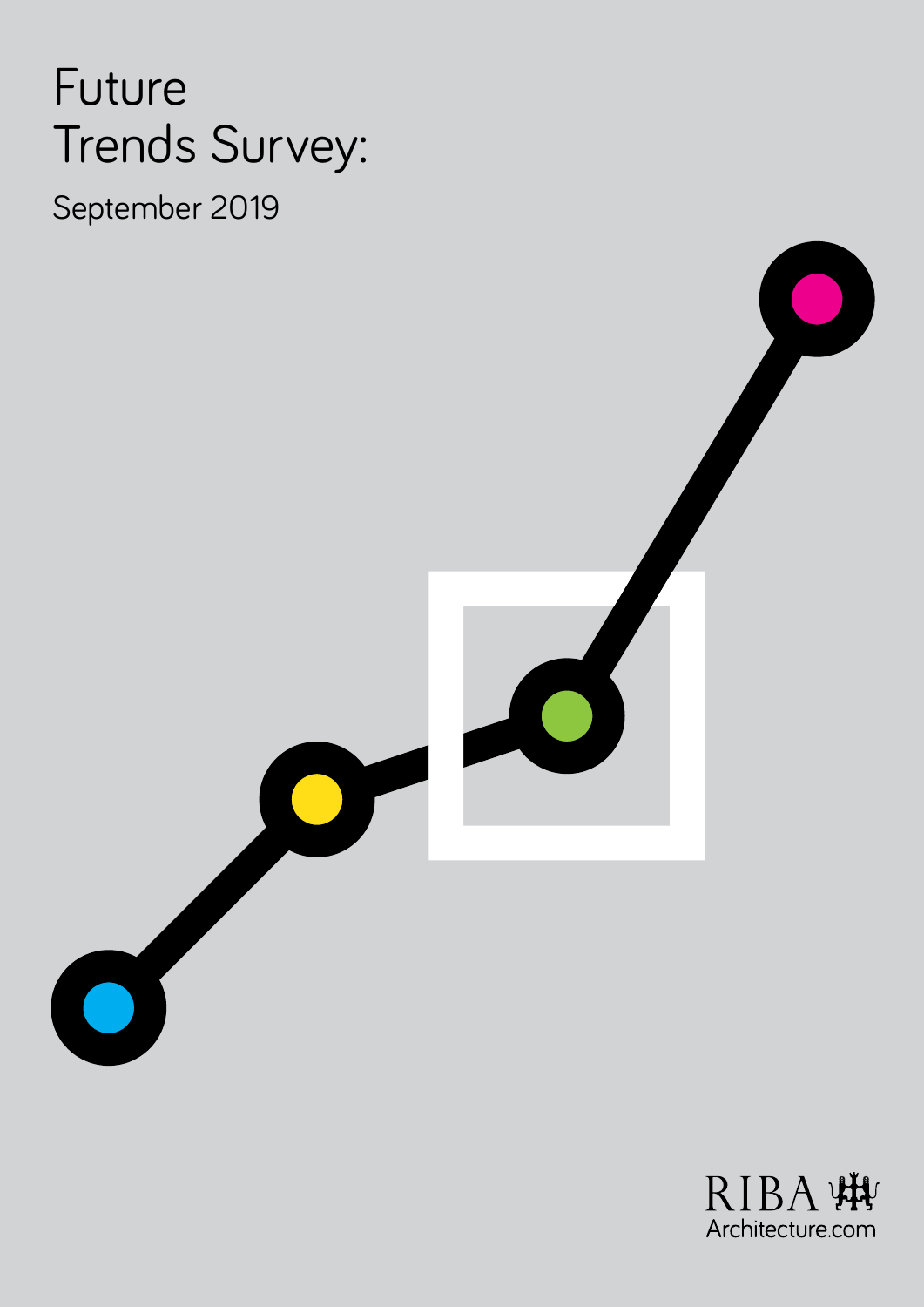## The RIBA's monthly Future Trends Survey

was launched in January 2009 to monitor business and employment trends affecting the architects' profession. Participants give monthly predictions for overall workload and staffing levels over the next three months, and are also asked about their workload predictions in key sectors: private housing, commercial, community and public sector. In addition, practices are asked on a quarterly basis about their current workload and staffing levels. The Survey is carried out by the RIBA in partnership with the Fees Bureau. Results of the Survey, including a full graphical analysis, are published each month on [www.architecture.com](http://www.architecture.com)

The following is a summary analysis of the results from the September 2019 Survey returns.

## RIBA Future Trends Workload Index

(September 2019)

How do you expect the architectural workload in the organisation you work in or own to change over the next three months?

| Overall       |    |
|---------------|----|
| Expect        |    |
| Decrease      | 24 |
| Stay the same |    |
| Increase      |    |
| <b>TOTAL</b>  |    |
| Balance       |    |

(The definition for the balance figure is the difference between those expecting more work and those expecting less.)

*\*'Increase' minus 'Decrease' does not equal the 'Balance' figure due to rounding.*

#### **Notes**

The balance figure is plotted here. The definition for the balance figure is the difference between those expecting more work and those expecting less.

The RIBA Future Trends Workload Index balance figure dropped four points in September 2019. It fell from a balance figure of 0 in August to -4 in September.

As the possibility of a no-deal Brexit draws closer, so the Future Workload Index falls.

This is only the fourth time since 2013 that the index has fallen into negative territory. On the three previous occasions, the index recovered to a positive balance in the following month. Whether it does so this time looks to be dependent on an orderly resolution of the Brexit process.

In the September survey, we also assessed the readiness of architectural practices for a no-deal Brexit. We did not find high levels of preparedness.

The following graph plots the RIBA Future Workload index over time:

| Has your practice undertaken any<br>preparation for a 'no-deal' Brexit? | $(\%)$ |
|-------------------------------------------------------------------------|--------|
| Preparations across all areas                                           |        |
| where disruption is expected<br>Preparations across a selected          |        |
| number of key areas only<br>Very few preparations                       | 30     |
| No preparations at all                                                  |        |
|                                                                         |        |

Small practices (1 - 10 staff) are more likely to have made 'no preparations at all' (60%).

Sixty-one per cent of practices with more than 10 staff have made some preparations, though for 43% this is 'very few preparations'.

Of those who have undertaken no preparations, only 5% intend to do so.

The RIBA provides detailed guidance and advice on Brexit that can be accessed on [www.architecture.com](https://www.architecture.com/about/riba-brexit-briefing).

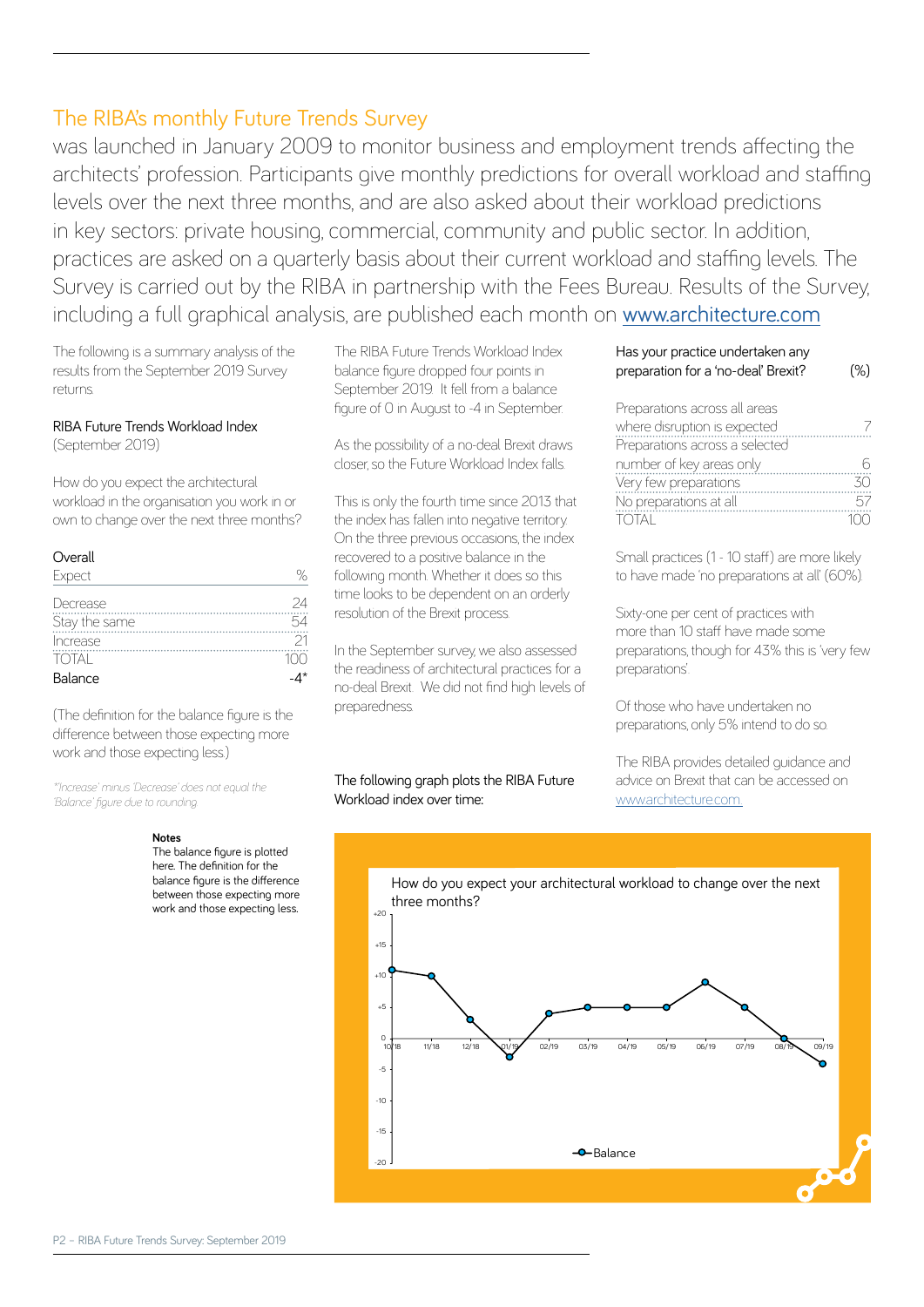Analysing the September 2019 RIBA Future Trends Workload Index in terms of practice size, and region we can see the following:

Small practices (1 - 10 staff) recorded a fourpoint fall in their balance figure. The balance figure in September was -8, down from -4 in August.

Medium-sized practices (11 - 50 staff) continue to be positive, returning a balance figure of +24, up four points on last month's figure of  $+20$ .

Large practices (51+ staff) continue to return a positive balance figure.

For the **regions**, the pessimism among London practices remains, with a balance figure of -15 in September, down from -8 in August.

The South of England also remains downbeat, recording a balance figure of -8 in September, though this is up from August's figure of -15.

The outlook of practices in Wales & the West has recovered this month, up from -15 balance figure in August to 0 in September.

The Midlands & East Anglia positive balance figure has fallen from +19 in August to +6 in September.

Over the last few months, the North of England has been among the most optimistic of regions in its workload outlook. This remains true. However, its positive balance has reduced this month. The North of England returned a +6 balance figure in September, markedly down on August's figure of +29.

The following graph tracks the sector predictions in the RIBA Future Trends Survey over time:

In terms of **different work sectors**, in

September we have again seen an overall drop in confidence in all sectors. All of the four sectors we monitor returned a negative balance figure.

The private housing sector fell six points, returning a balance figure of -4 in September. The private housing index figure was last negative in June 2012.

The **commercial sector** declined slightly further in September, from a balance figure of -6 in August to -7 in September.

The workload predictions for the community sector fell four points this month to -10.

The **public sector** also returned a balance figure of -10, falling a further four points from its balance figure of -6 in August.